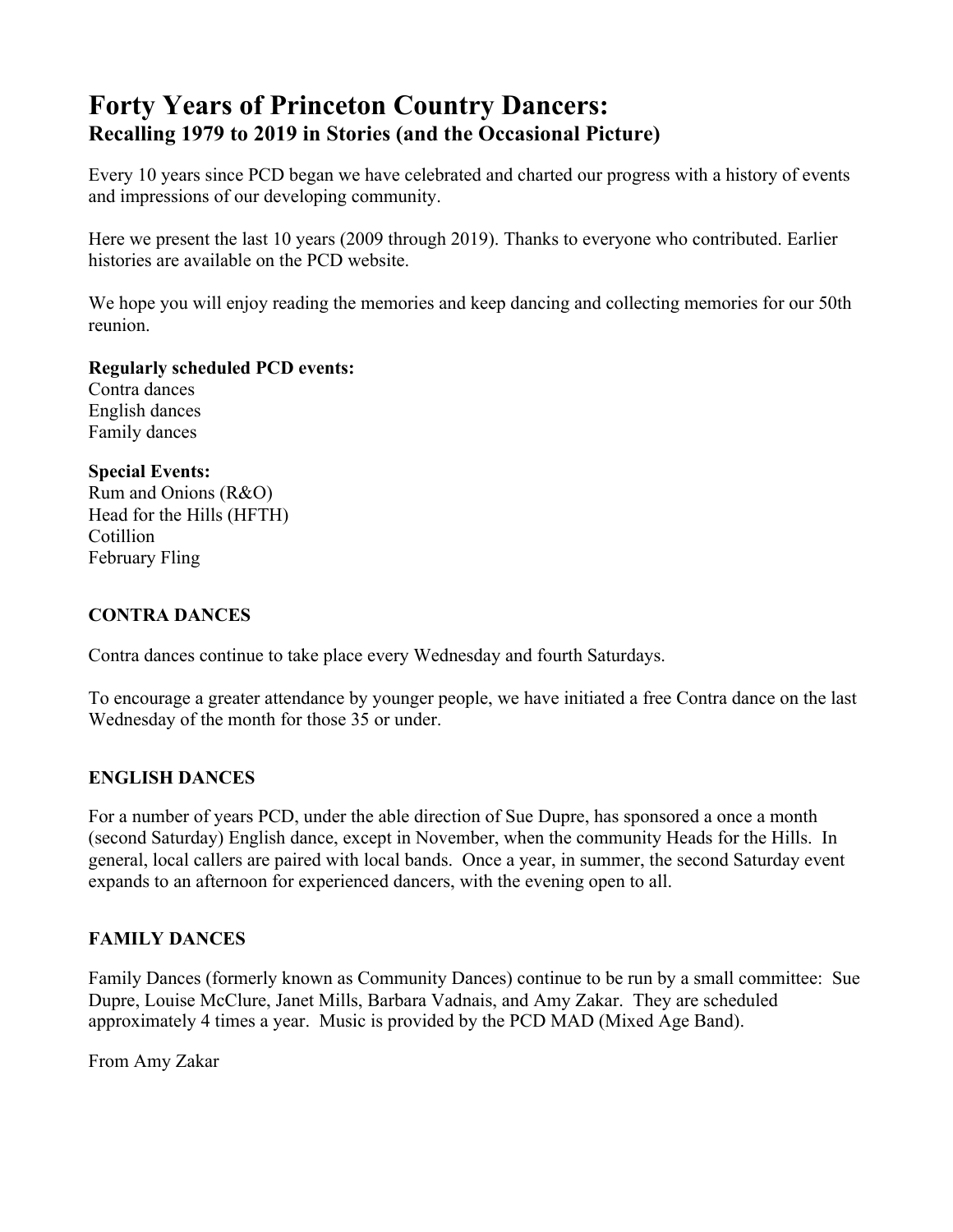

From September 2017 Family Dance. Bandleaders Amy Zakar and Louise McClure; caller Janet Mills. (photo by Amy Zakar)

This picture was taken during the middle of the dance (clock says 4:10 and dances go from 3-5) but at the end of each Family Dance we end with "Oh How Lovely Is the Evening" sung in a round.

The dance is a lovely way to make new friends.

From Louise McClure:

The Family Dance and MAD Band have become an "institution" in that a lot of families now look forward to dancing/playing. Sue Dupre has done a wonderful job of widespread publicity. We have a large enough team now that we can spread out the responsibilities so no one gets burned out.

# **CALLERS:**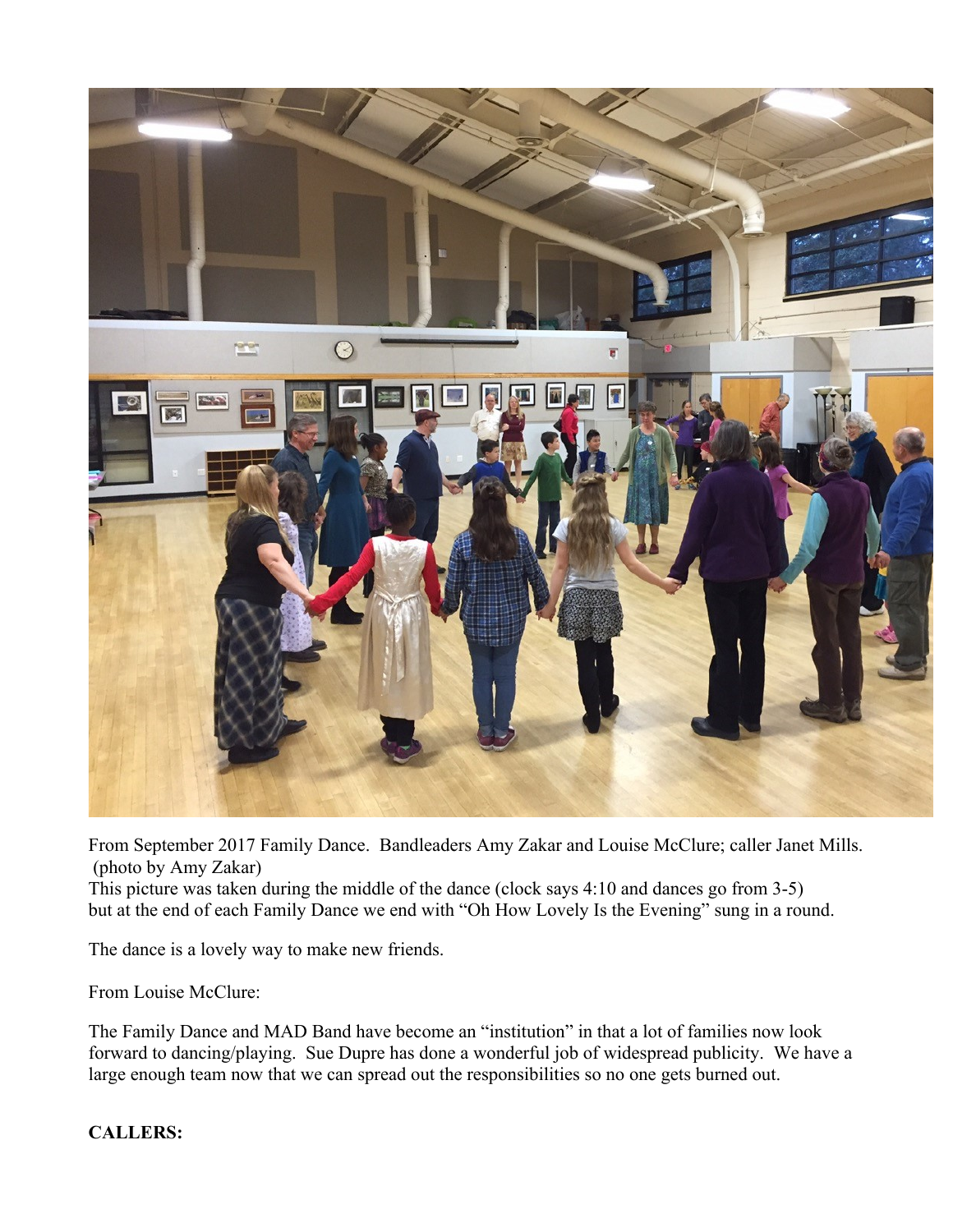PCD continues to have a roster of callers for both Contra and English dances.

Workshops organized by Bob Isaacs produced new callers which energized the Contra scene: Anne Lutun, Kathy Wilcox, Bryan Suchenski, Laura Winslow, Desiree Halcomb, and Sue Gola.

From Sue Gola:

I've been dancing with PCD for many years, but it was only in 2012 that I signed up for Bob Isaacs' new callers' workshop. Bob had already been mentoring new callers and had run several earlier workshops. He developed a reference manual which I still go back to. During the several weeks of the workshop, he gave us written homework assignments as well as expecting us to practice our calls. At classes we had guest speakers from the dance community, and we also had the opportunity to practice calling for our classmates. Since Bob's class, I've called for crowds both large and small, as well as for groups of all skill levels. It's been a treat to work with some very talented musicians, and dedicated organizers.

# **The Local Bands:**

**Live music remains a staple of PCD events.** In addition to our long-standing bands, Hold the Mustard, Raise the Roof, A Joyful Noise, and the Pick-up Band, the following new bands emerged to delight us with their music.

**Phase Shifters** (Contra) (2019) Jeff Gauthier Natalie Levine Ross Harriss Miranda Weinberg

**Ginger Jam** (English) The band played together under the name "Will Food Be Served" prior to about 2002. Robert Mills Janet Mills Jane McCarty Michael Bell

## **Palmer's Square** (started playing in 2016) (Contra) Doug Healy (guitar) Amy Zakar (fiddle) Paul Prestopino (mandolin, banjo, etc) Pat Palmer (mandolin)

Paul Morrissett (fiddle) and guest Nathalie Levine (fiddle)

#### **Peter, Paul, Ed, Garry** (Contra) (2016) Peter Szego

Paul Prestopino Ed (Yankowitz?)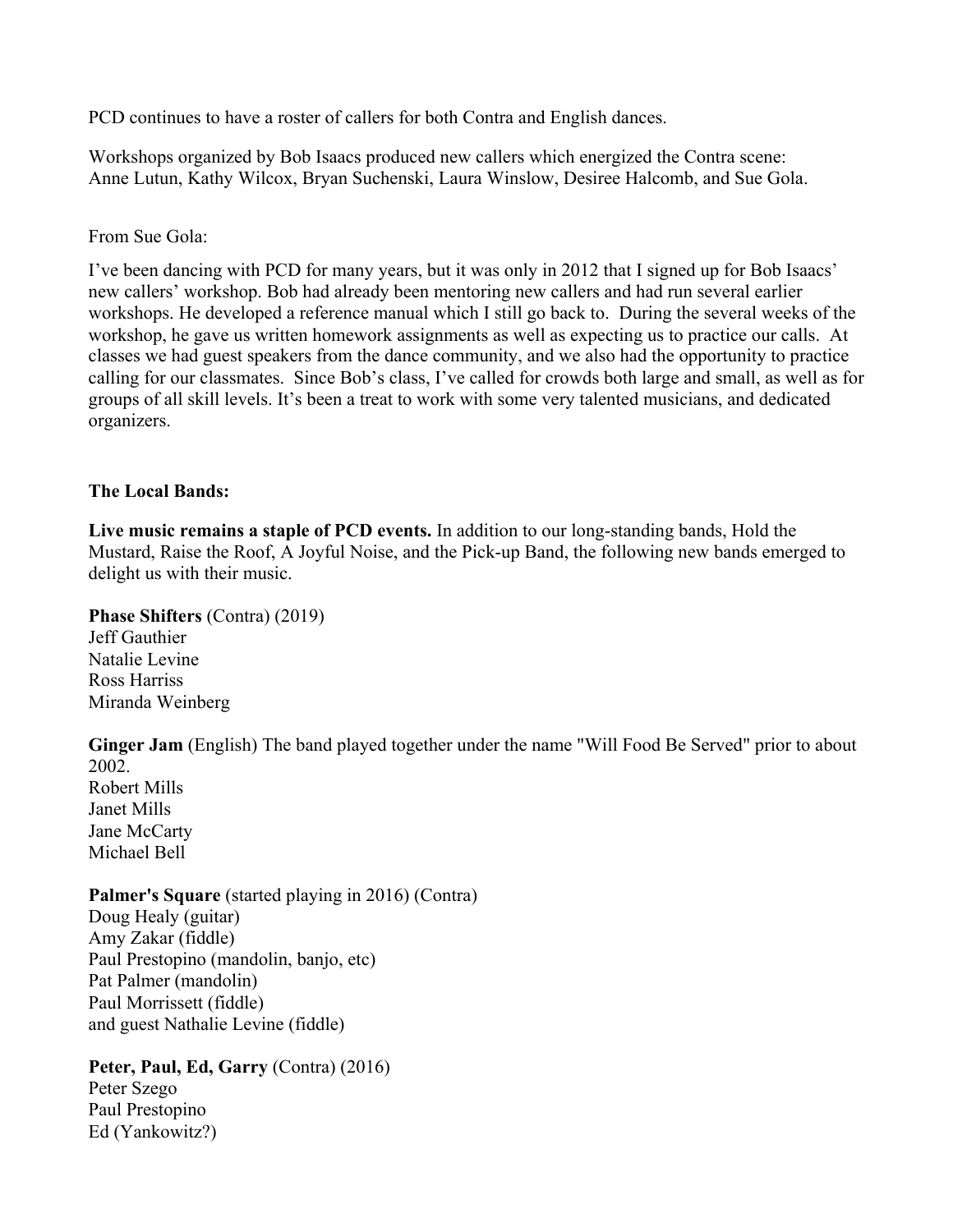# Garry Moore

# **Crossing the Millstone** (approx 1992) (contra)

John Macdonald Jane McCarty Michael Bell Larry Koplik

## **Blue Jersey** (Contra)

Louise McClure Ellen Ruck Frank Ruck Michael Sutton (until 2016) John Burton (2017)

# **Harbor Mystic** (Contra--now defunct, played from 2007 until 2014)

Sarah Gowan (guitar) Amy Zakar (fiddle) Paul Prestopino (mandolin, banjo, etc) Pat Palmer (mandolin) Bill Quern (tenor banjo)

#### **ContraPositive (**Contra**)**

Janet Mills Robert Mills Imogen Mills Cecily Mills

**Kestrel** (English) John Burkhalter Paul Morrissett Judy Minot Mary Roth

**Mr Darcy (**Contra and English**)** Josh Burdick Kirsten Irwin Adam Oleksa Wes Steenson

In addition to organized bands, many musicians form "one-night" bands to play for particular dances.

Our talented local musicians have composed many tunes. Titles and descriptions have been put together in a chart by Barbara and John Vadnais. This compilation will be posted on the PCD website.

From Barbara Greenberg:

Hold the Mustard, which formed in 1980, continues to play for PCD dances. In the 2009-2019 decade, HTM was not in the weekly contra dance rotation as they were in the 1980s. Instead, the February Fling and a summer full day English dance event with a special guest caller, have become the dances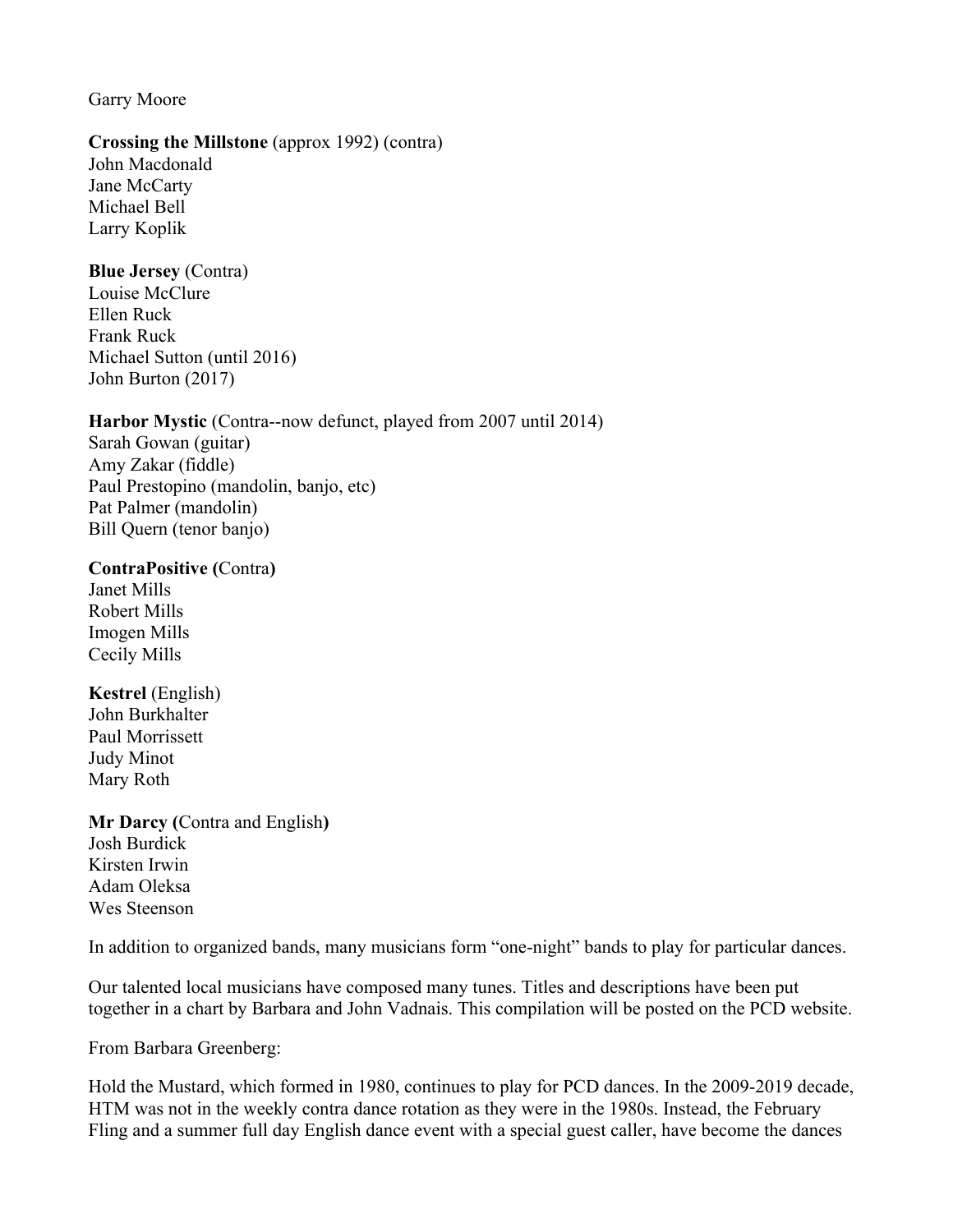HTM always play for. They appear every other year at the PCD Cotillion. Over the last 10 years, the band has been delighted to play Contras and English at birthday and wedding dances for members of our community.

2011 saw the release of "Seasons of Invention" - their fourth recording of English Country Dance, and their second collaboration with Belgian caller and dance composer, Philippe Callens. Like the first collaborative recording, "Seasons" is also a collaboration with the band, A Joyful Noise.

From 2009-19, Hold the Mustard continued to play for our neighboring dance groups in Lambertville and Philadelphia, and also in New York City, Westchester, and Albany.

#### **Memories from dancers:**

From Stanton de Riel:

Annette Sheldon and Stan de Riel met  $\sim$  2007 JAN 29 at a Wednesday Contra Dance. But we didn't really get together until the Wednesday dance was canceled due to heavy snowfall on 14 FEB. Sometimes cancelled dances work that way. We married on 2011 JUL 8, after contra dancing a lot together.

From Nathalie Levine:

My very first PCD event was a Family Dance in 2008. Later that year, I joined Rum and Onions. What has always amazed me about PCD is its commitment to musical mentorship and intergenerational community. I immediately felt adopted into the social and musical community of young people who had grown up in PCD, and I felt not only cared for but also valued and respected as a musician by the older generations as well. PCD community members' mentorship and encouragement helped me become a confident dance fiddler in this community and others. Beyond musicianship, the PCD community has been there for me over the past 11 years, as I have moved in and out of the Princeton area under various circumstances. I am grateful and proud to call PCD my home dance!

From Barbara Simpson Vadnais:

After a dance, helping hands put away the sound system. First the chairs are removed to access the equipment. Then the heavy speakers, small monitors, and mike stands are moved to the closet. Finally, each sound cable is individually coiled. I enjoy working on the sound cables because it gives me a chance to talk with the musicians, catch up with old friends, and meet new dancers. PCD is such a friendly community.

From Steve Tayler:

Back in 1992 I was married with three children living in a house in Kingston NJ and did not know that Contra dancing existed. From time to time my family would go out for dinner with another family that also consisted of three children. At one dinner the other couple told my wife and I that they were going to a dance that featured a dance called "contra dance" for beginners. They invite us to try it. My wife thought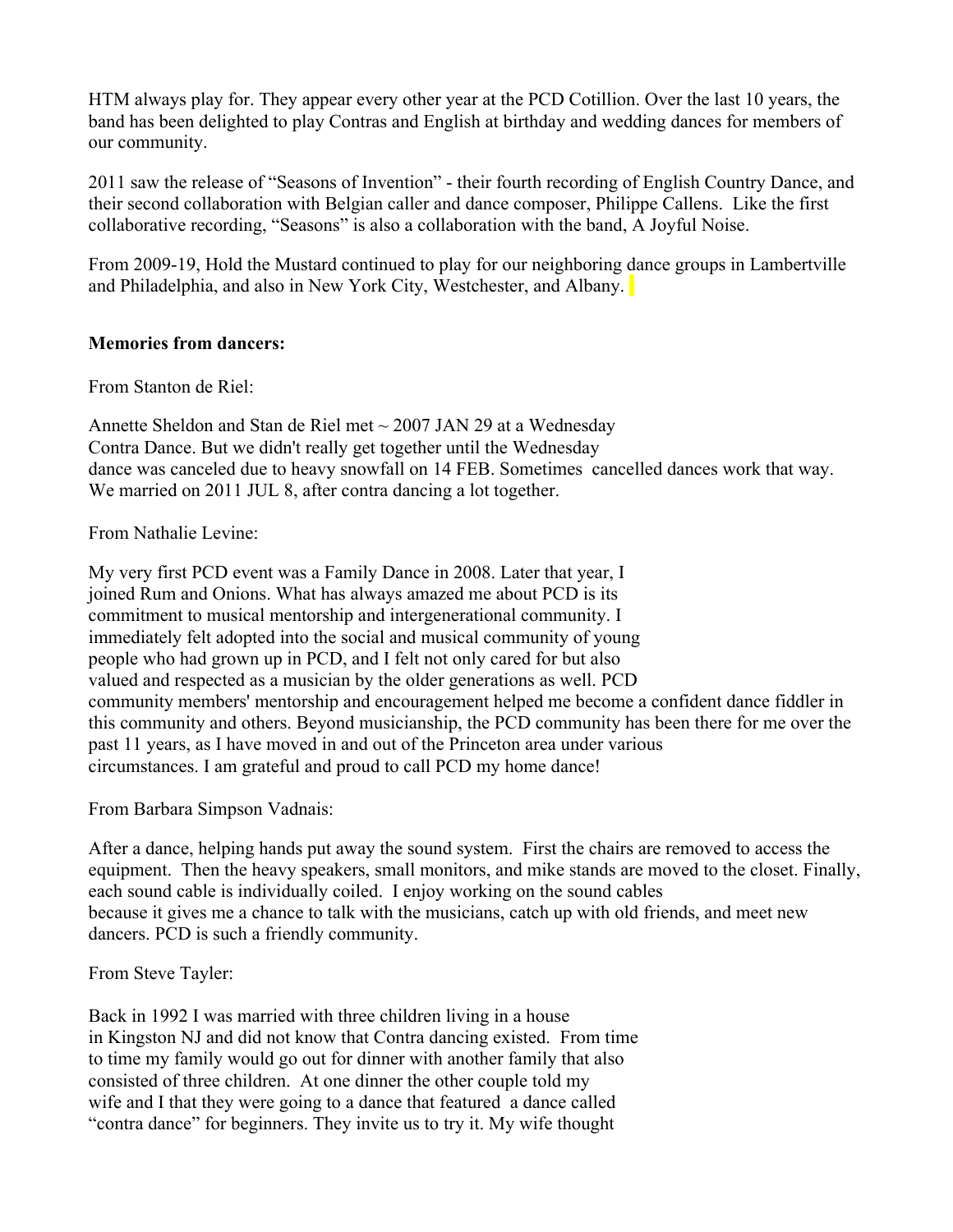it was fun but nothing special. On the other hand, I found it to be "my cup of tea". Within two weeks we were at a Princeton Country Dancers dance. To start, I only danced with my wife but soon noticed people switch partners after each dance. With permission from my wife, we also

By the following July my wife asked for a divorce and I started dancing all over the country. Going to dances in New England and down to Washington was my norm. When I visited my son in Colorado I would also dance in nearby cities. I would also go to Contra dance weekend camps. Through the years I have found many partners at the dances. Its now a good 26 years that I have done contra dancing and it is where I met my life time partner of 15 years. Her name is Martha and we built a house nearby.

I served as a committee person with the Princeton Country Dancers for about 10 years and set up sound for that length of time. I have also volunteered at many of our special dances over these many years. I still set up the lights for our winter cotillion dance in December. I have made many friends over the years and these days look forward to Wednesdays for the fun of being at the Wednesday dance.

#### From Marion Stuart:

It was 1984, I was teaching at what was then UMDNJ-Robert Wood Johnson Medical School, Department of Family Medicine, and one of my residents, Patricia Janku, MD, suggested that I should attend an event called "Rum and Onions" which was being held at some Princeton Boys Private School, on the Saturday before Halloween. She said they did something called Contra Dancing and that I would love it. I was single, and had nothing better to do that day so I appeared at the beginner workshop at 2 pm. and saw that the moves were much the same as the square dancing I had done in High School. At 4, there was a workshop for advanced dancers. I had no problem keeping up—and no one told me that I didn't belong there. I loved it, just like she said. I have been dancing ever since. My home dance was Chatham, closer to where I lived in Morristown, but I got down to Princeton some Wednesdays after work and started to attend Head for the Hills. I met my husband, Keith, at a dance in Chatham. When I retired from the Medical School, Keith and I moved closer to Princeton, because I wanted to be part of this dance community.

#### From Gary Szelc:

I first started contra dancing in 2012 at the Swingin' Tern in East Hanover. It wasn't long before somebody said, "They have a pretty good dance down at Princeton too!" So I looked up the directions and made my way down on a Wednesday night. The dance was in full swing when I arrived and as I glanced over the crowd to see if there was anyone I recognized I noticed a young lady on the far side of the room. She was obviously a new dancer as she gazed intently at the passing dancers, her head swiveling back and forth as she seemed to be trying to absorb the moves by osmosis.

I walked over and introduced myself (to Meghan) and asked, "Would you like to do the next dance?" She replied, "I'm not sure, I've never done this before…"

"No problem," I countered, "I've been doing this for all of a couple of months now [LOL], I'm sure we can figure this out." (At least I hoped so!) And of course, with the help of the friendly PCD dancers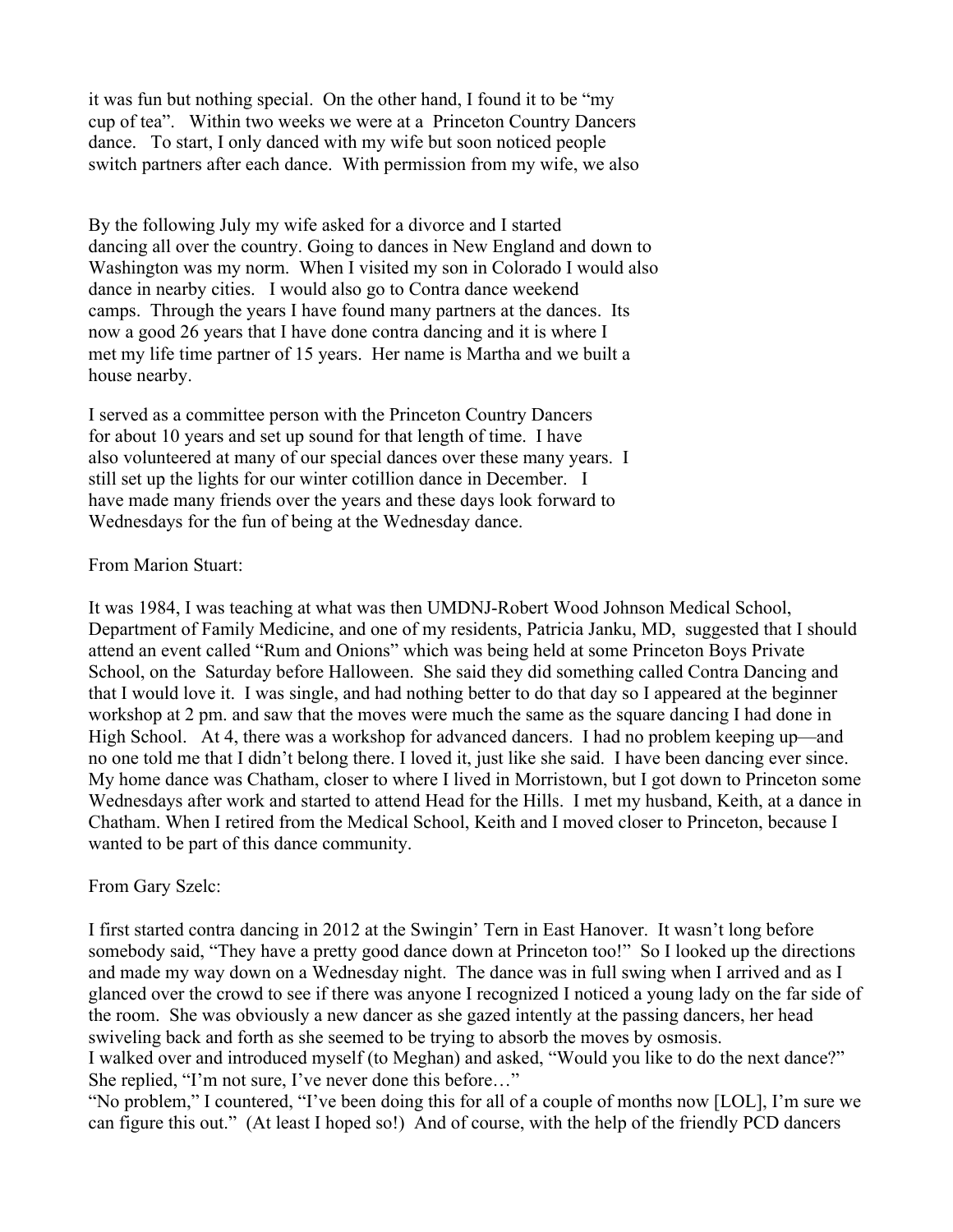we got through the dance fine. So now it's been a couple of Head-for-the Hills, a bunch of Rum-N-Onions, and a heck of a lot of Wednesdays (and a few Saturdays) later and we're all still going strong! Congratulations to the Princeton Country Dancers on your  $40<sup>th</sup>$  Anniversary! See y'all back here for the  $45<sup>th</sup>$ ,  $50<sup>th</sup>$ ,  $55<sup>th</sup>$ ,  $60<sup>th</sup>$ ..... (well, many more!)

From Lisa Fleming and Sue Butterworth:

We met at a contra dance in 2002! Fast forward to 2015 or so and we met again at Rutgers Gardens, taking the hazardous tree identification course. Of course we passed it and now we dance English and can't stop meeting! How great is that!

From Al Smith:

Fond remembrances of my first English country dance under Sue Dupre's tutelage at the Harlingen church. At that time only a mere 50 miles from home. Best wishes to all at PCD. From Sandra Johnson

I was fortunate to be able to retire early retirement that is in 2001. So more dancing! My favorite dances are Rum and Onions, Head for the hills, the winter cotillion and February fling. And of course many wonderful Wednesday dances! I feel grateful to be part of such a vibrant as well as thoughtful and caring dance Community. PCD!!

From an anonymous dancer:

Made friends at this dance that have helped my mental health and who I love with all my heart!

From Michelle Ochsner:

Terry and I got to know one another at PCD and participating in the PCD steering committee in the late 1990s. By 2001 we were partners, married in 2005 - and the story continues.

From Pat Flaherty:

Don Flaherty and I came to the Cotillion many years ago when it was held at the Harlingen Church on Route 206 in Montgomery. Remember Robert Stockton. Remember sliding on the yellow "banana" at Sue and Bob Dupre's barbecue? Do you recall the Dupre's twins as pumpkins (for Halloween)?

From an anonymous dancer:

R&O 1999-- came as Y2K bug. During the evening the "Y" fell off. Someone picked it up and wore it. People kept asking him "y not"

From Martin and Nancy Barbour:

1996--my first meeting of PCD people was at a pool party at our new house. Janet Mills arrived and realized that she had been at many parties there in the past. The previous owners are the parents of a former PCD dancer (Corolla Bosenberg)

From Jeff Gauthier: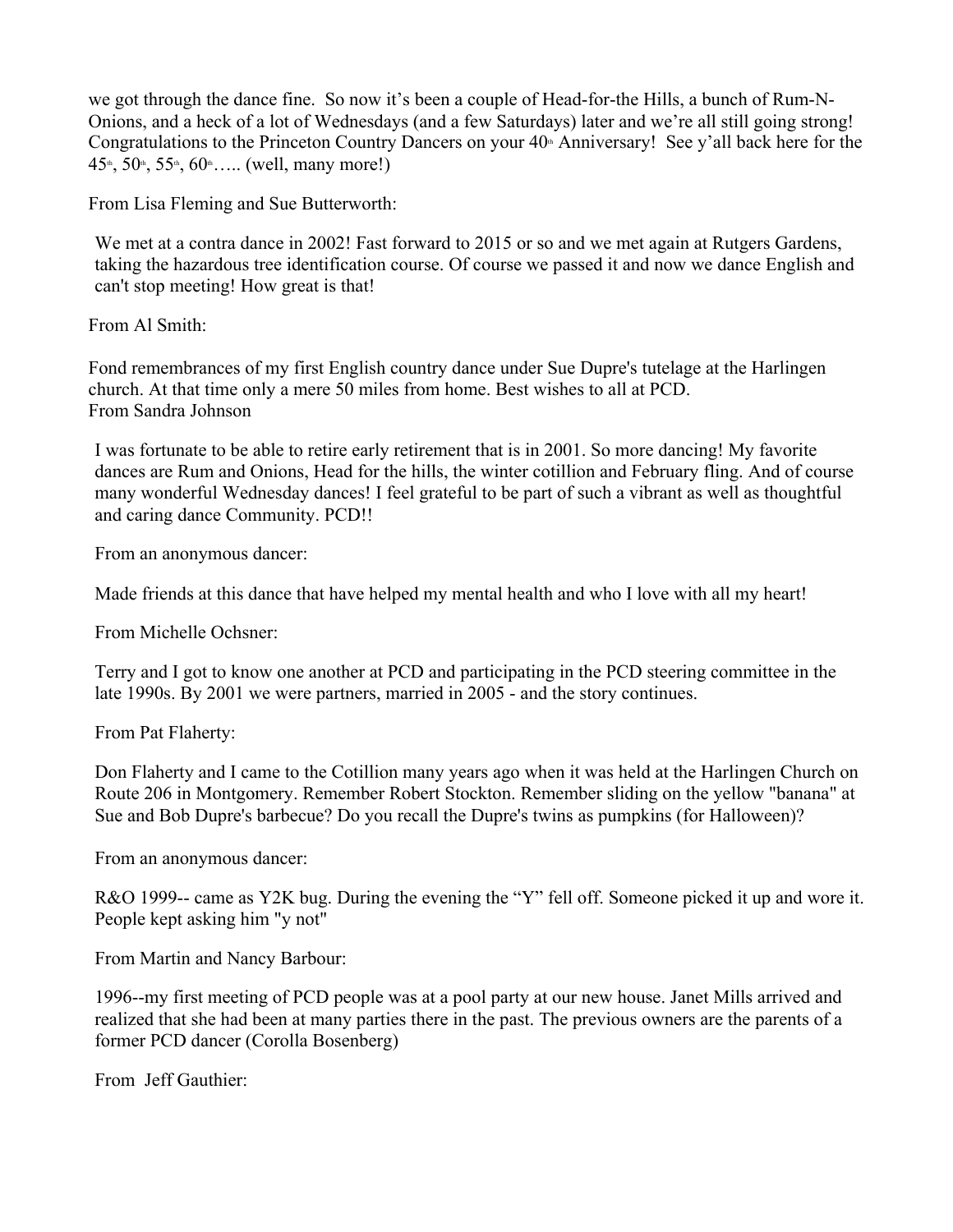I remember in the winter of 2011 or 2012 there were several dances that had to be cancelled on account of massive snow storms. During one of these, I and about a dozen other dancers (mostly younger folk) decided to brave the blizzard together at Rowan Lupton's house. Many brought their instruments, and we stayed up late into the snowy night playing music together, singing, and general merry - making. It made me realize - the reason dances are so much fun isn't just the great dancing, or the talented musicians or the thoughtful calling - it's the PEOPLE that make evenings at PCD so magical.

## From Desiree Halcomb:

I joined PCD in the fall of 2014 and cannot even begin to count the blessings being a part of this community has afforded me. After discovering the joy of contra dancing at a family dance camp that summer, I found an immediate home at PCD with dancers who welcomed and guided me through my uncertainty and inexperience. Friendly faces, playful dancing, and great music kept me coming back Wednesday after Wednesday. In a short time, I was asked to take on the role of Out-Of-Town booker for PCD, which I have continued to do over the last 4 years. From this vantage point, I have had the opportunity of connecting with people (callers, musicians) I may not have otherwise had the pleasure of meeting. And despite the business aspect of this work, I am always struck by the kindness, generosity, and passion of our out-of-town performers, who are always appreciative of our community.

In 2015, under the generous mentorship of Bob Isaacs, I began to dabble in calling. His expert teaching, and positive, yet exacting approach, gave me the courage and confidence to call several half and full evening programs over the past couple years. During this time, I have truly benefited from the wisdom and encouragement of our calling community; I am especially grateful to Sue Gola, whose honest and supportive feedback pushes me to grow every time. Of course, the work of calling is only made pleasurable by the joy of dancers. I am so appreciative of the warmth and energy our dancers and musicians have given me each time I've called, motivating me to continue on this journey.

While these leadership opportunities that PCD has provided me have been immensely gratifying, my most satisfying work by far has been helping to lead our Family Dances. I am grateful to Richard Fischer, who recognized my skills as a music teacher could be channeled into bringing the joy of dancing to children and their adults. How I've loved sharing some of my favorite dance activities from my classroom with a wider community, and experiencing the sense of play that comes when you combine children, live music, and a few dance figures. Again, it is a journey that has been helped along by the support of many, including Sue Dupre and the PCD Executive Committee for helping fund my professional development.

It is truly an honor to be a part of such a giving and nurturing community. I look forward to learning, and growing, and dancing with all of you for many years to come.

# From Eliane Geren:

Belonging to the dance community offered a river of love and support to me when my partner, Pete Soloway, died in April 2011. The beauty of the memorial, which included a potluck and a dance, happened because so many people shared their energy, skills and talents. They organized the potluck, prepared delicious food, shared memories of Pete, and played soul-soothing music during the memorial service and the dance. The grief I felt was made lighter by the dance community's contribution. Thank you!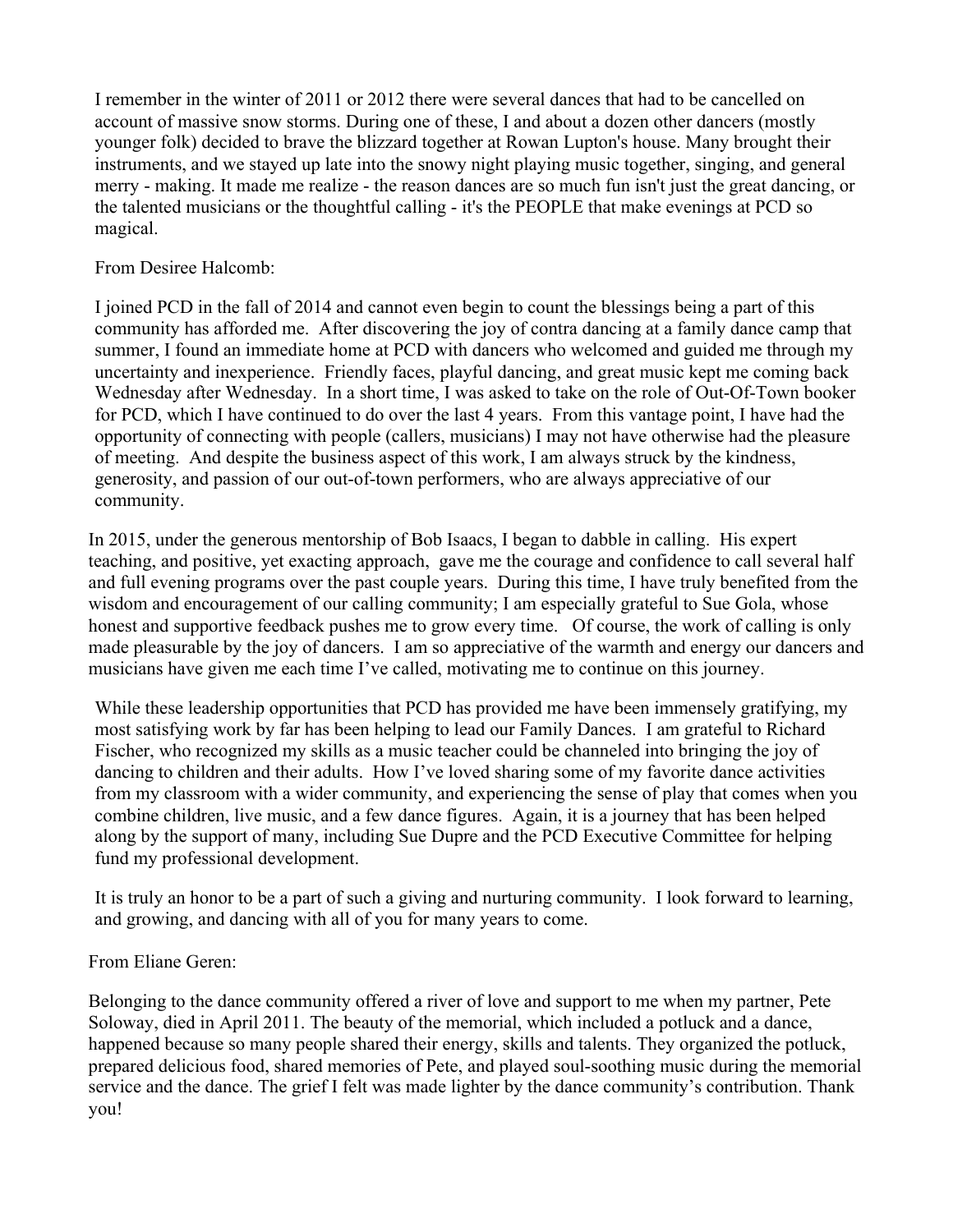From Barbara Goldstein:

In 1990 I discovered Contra dancing at both Princeton and Swing n' Tern. As time passed, I loved it more and more. Its friendly atmosphere is unlike any other form of dance. I've made so many friends over the years. In 2000 I began calling. Sue Dupre and Mark Widner were my mentors along with Bob Isaacs and Melanie Axle - lute. I've learned so much from them and continue to grow as a dancer and caller. Thank you to all the fantastic bands I've worked with and everyone who makes Contra dancing a wonderful experience. Here's to PCD 40th anniversary. May there be many many more years of dancing, music, friends and fun! Keep on Dancing...

From Janet Mills:

# MILLS FAMILY SWEET SIXTEEN Contra Dances

Our family was very impressed by Marian Stuart's birthday dance. A few years later Imogen and Cecily started going to other kids' sweet sixteen parties, where they danced to recorded music. When it was their turn they decided that live music and contra dancing was what they wanted. Imogen's dance was the Wednesday between Christmas and New Years, and she asked one of her favorite callers, Adina Gordon, to come down to NJ to call. We had five lines of dancers!

When Cecily's sixteenth birthday approached she contacted several of her favorite bands, but they were either busy, or no longer together. That's when she decided to create a Mills family band, which we named Contrapositive. We had a great time coming up with medleys that included singing, drumming, pop songs, and lots of different instruments. Because we used didgeridoo, accordion, ukulele, and percussion, as well as piano, guitar, fiddles and cello we made sure that the sound technician was paid he worked hard! Cecily asked Janine Smith to come North to call. Janine loves singing squares and we knew she'd show us all a grand old time with singing contras, too! We played together a few more times before the girls went off to college.

From Jules, with love:

PCD was my escape valve and anchor through high school and entry into this crazy corner of the culture; I can honestly say I wouldn't know who I was without you all. So wherever we may meet - on the dance floors of NASA or at a random dance across the country - we can always dance as friends.

From Linde and Michael:

Thinking of your big, welcoming smiles (especially from Louise) when we return to English dancing via the February fling after a 30-year + hiatus... And then dances at all kinds of events with both of you ever since.

From Fred Cotton:

I only get here for the February Fling. It's always a great dance!

From Corey:

I have met so many kind and generous souls through Contra all over the US - so happy to have Contra facilitate that.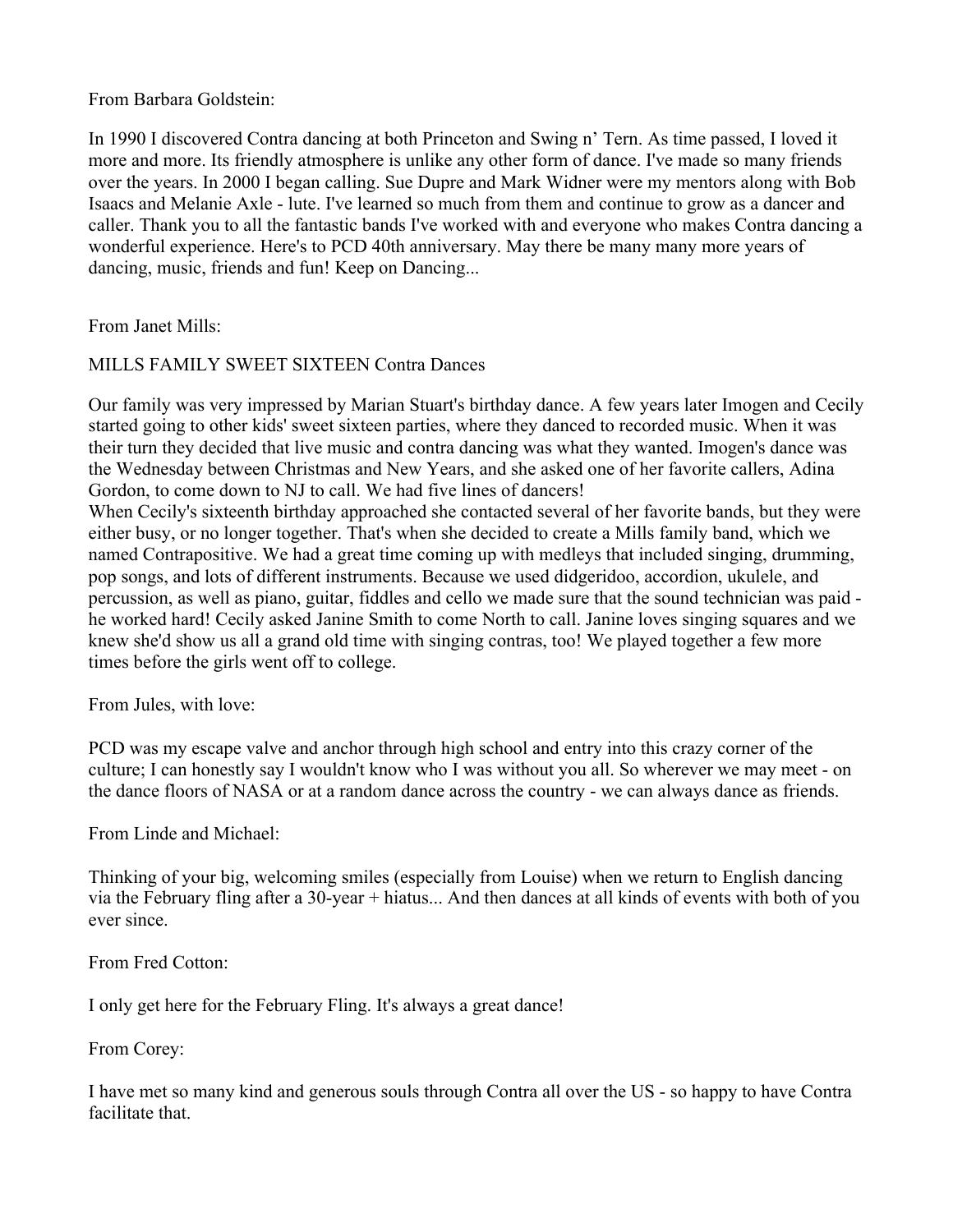From Christopher:

I have been greatly moved and inspired by the Contra dance moves in every Contra dance event I've attended. The staff and leaders really know what they're doing and help dancers of all levels in a positive, encouraging manner. I love it!!

From Erin P.:

It's only my second dance here, but it's been fun so far. Everyone is friendly. The music is great.

# **Rum and Onions (R&O)**

Rum and Onions (R&O), the PCD Halloween dance with the enormous, and enormously talented, pickup band, continues. Over the years attendance has decreased somewhat, so the dance has relocated from large schools to the Unitarian Universalist Church in Princeton. Band leaders were Janet Mills and Amy Zakar in 2009 and Bob Pasquarello from 2010 to 2018. R&O also makes a yearly appearance at NEFFA.

# **Head for the Hills**

Debbi Kanter, with Trish Petzold and Ellen Harrison

Over the last 10 years the PCD weekend in the Poconos has continued to be one of the highlights of the year. We take over Camp Harlem with 120+ of our best friends for a weekend of music, dance, and general camaraderie. The weekend continues to include numerous dance and music workshops, including couple dancing and ritual and/or traditional dancing (Morris, longsword, rapper, molly, clogging, step dance, etc). There is the swankiest of cocktail parties, featuring two bartenders and a wonderful jazz band. Also a ceilidh (talent show) on Saturday night, and a chamber concert before lunch on Sunday. A huge silent auction all weekend provides entertainment when not dancing, playing, or singing, and helps keep costs down. In recent years attendance has decreased a little, and there are fewer young children. This has led to a change in programming away from activities for youngsters. Registration is now available online, as is payment by credit card. And though it may be a children's camp in summer, the staff at Camp Harlem has adjusted to our needs and now provides a better quality of food, including vegetarian options.

# **Head for the Hills chamber music**

By Judy Klotz

Over the past 10 years we have continued a Head for the Hills tradition of playing about 15 minutes of chamber music just prior to lunch on Sunday, led by Ted McClure or me. The recent regular troubadours have been Louise and Ted McClure, Barbara Greenberg, Daniel Beerbohm, Janet and Robert Mills, Michael Bell, Mat Clark, Peggy Leiby, and myself, occasionally including others such as Judy Kleppel, Miranda Weinberg, Annie Anderson, Bob Dupre, Susie Lorand, Josh Burdick, Pat Palmer, and Imogen and Cecily Mills. Mostly we have played music from the Baroque, occasionally the Renaissance, and sometimes more recent, e.g. Mozart and Ravel.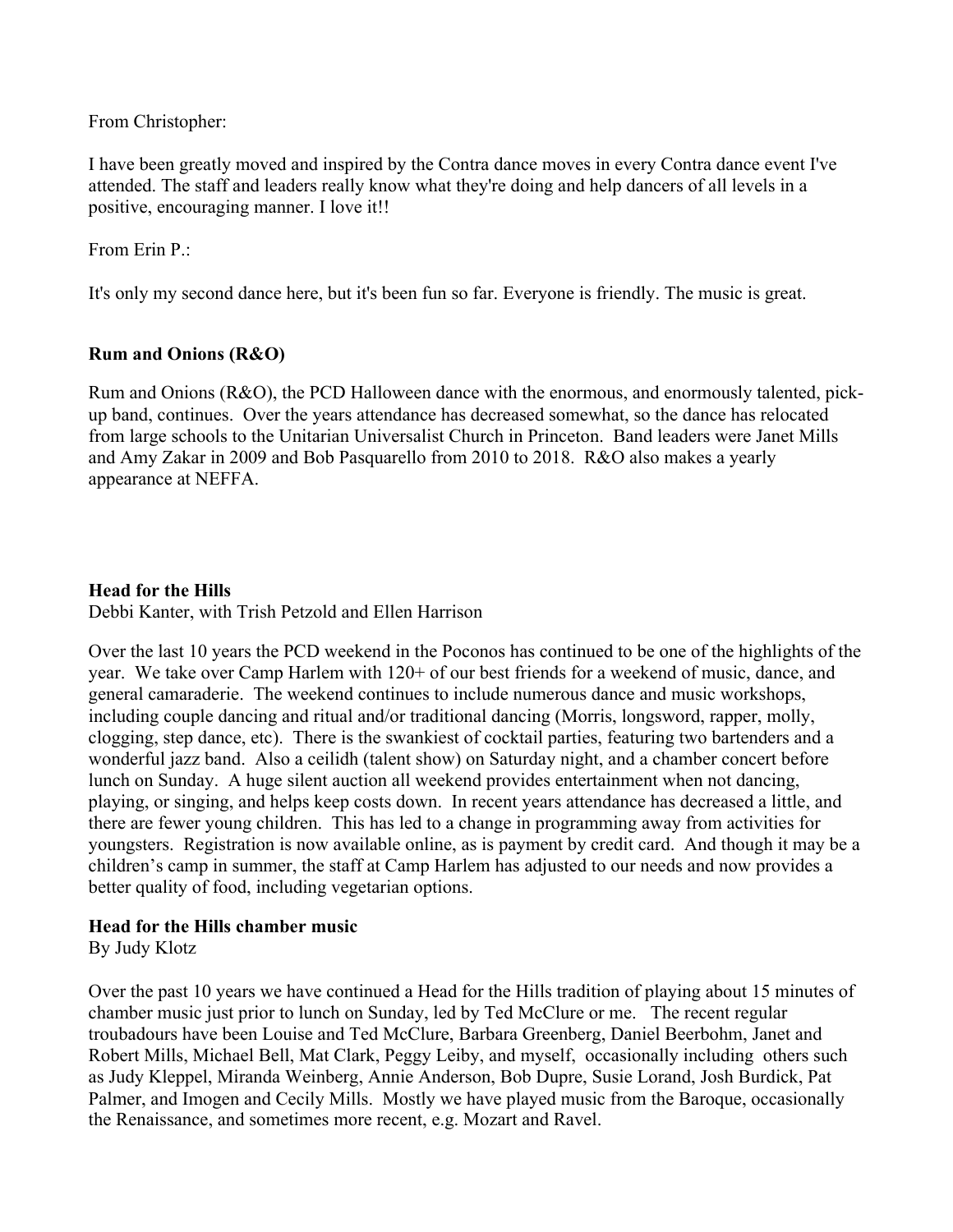(A Lennon/McCartney tune was heard in 2018.) It's been a joy to convivially select the music, revel in each others' musical ideas and instincts, and experience how gorgeous chamber music keeps its charm even when some lines are played on surprising instruments.

# **Cotillion**

Every Dec. PCD's festive holiday dance begins with an elegant potluck dinner in the beautiful hall of the Trinity Cathedral in Trenton. After dinner entertainment is provided by our ritual dance teams, followed by carol singing. The dance begins with a grand March and is a combination of English and Contra dances. During the dessert break we are entertained by the Cotillion Singers.

Musical directors during the last 10 years were: Janet and Robert Mills (2009-10), Annie Anderson (2011-2014), and Frances Slade (2015-17). For various reasons the Cotillion Singers were unable to perform in 2018, however, we were delighted that they performed at the 40th Anniversary Celebration in late May 2019. From Frances Slade:

I love the idea that singing is part of our dance community. When Annie invited me to conduct the group, I chose music that would fit with our English and American dance traditions. Carols are closely connected to dance, so I started with 15th century English carols and other traditional carols. I chose music from the shape note tradition and the folk tradition. From the Revels tradition came our procession with the Boar's Head Carol (with the boar's head designed by Maggie Grant), and our closing with the Lord of the Dance. It was fun and rewarding performing this energetic music with our cheerful and enthusiastic singers.

# **February Fling**

The February Fling, a day-long English Country Dance event on the fourth Saturday of February, has been jointly sponsored by Princeton Country Dancers and Lambertville Country Dancers (LCD). It is run by a subcommittee and features music by Hold the Mustard. It is a sold-out event every year and attracts dancers from all parts of the United States.

# **Gender Roles in Dancing**

Over the years in our community we have danced with people of different genders in both dance roles and had dancers who switch roles. We have also often had dancers of different gender expressions who enjoy wearing clothing that does not traditionally fit their assigned gender. For example, cis-men wearing skirts while dancing.

Lately we have made a greater effort to create a more welcoming atmosphere for people who prefer not to dance traditional gender roles or enjoy dancing both roles. We have recently experimented with entire evenings that used gender free role names. Instead of "ladies or gents", the dance roles are called "larks or ravens" (larks on the left, ravens on the right). We hope to continue to grow and learn as a community in order to create an inclusive environment for all dancers.

# **New events:**

Since 200`9 people in the PCD Community have sponsored free dances to celebrate birthdays, anniversaries, or someone's life.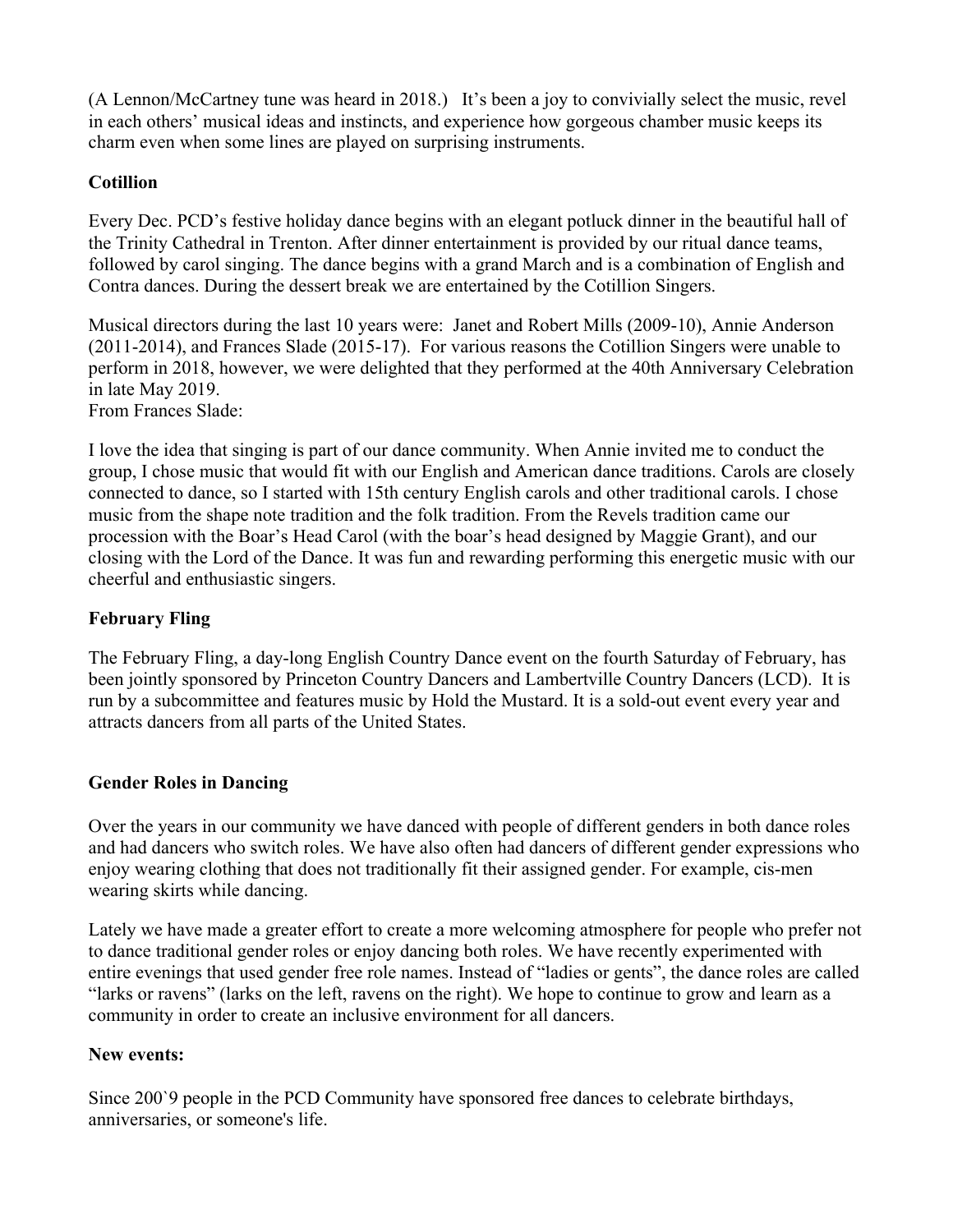For example:

9/2006 Ken Crawford 60th birthday (Forerunner to the trend of the last ten years.) 5/2010 Marian Stuart's 80th birthday 1/2011 Larry Koplik and Sarah Roberts' 25th wedding anniversary 3/2011 Brian Schmult's 50th birthday 12/2011 Imogen Mills' Sweet 16 5/2012 Frances Slade's retirement celebration 1/2013 Nelly Aranibar's 50th birthday 7/2013 Roberta Tubertini Daniels' 60th 9/2013 Steve Tayler's birthday 11/2013 Lori Rette's 50th birthday 12/2013 Cecily Mills' Sweet 16 5/2014 Larry and Sarah's 60th BDs 9/2015 Jim Rice (just for fun!) 1/2016 Dan DeMatteo (celebrating 20 years of dancing) 10/2016 Anonymous 70th 10/2016 Memorial for Marge Scott 2/2018 Larry Pearlstein's 60th 1/2019 Louise Senior and Dunbar Birnie's 120th birthday (almost exactly halfway between their 60th birthdays, Louise in November 2018 and Dunbar in March 2019) 3/2019 Keith Sagers' 70th 3/2019 Cathy Campbell's 70th 3/2019 Jeff Gauthier and Miranda Weinberg's wedding celebration

3/2019 Memorial for Dilip Soni

# **Griggstown Lock Rapper Team 2009- 2019**

From Jane McCarty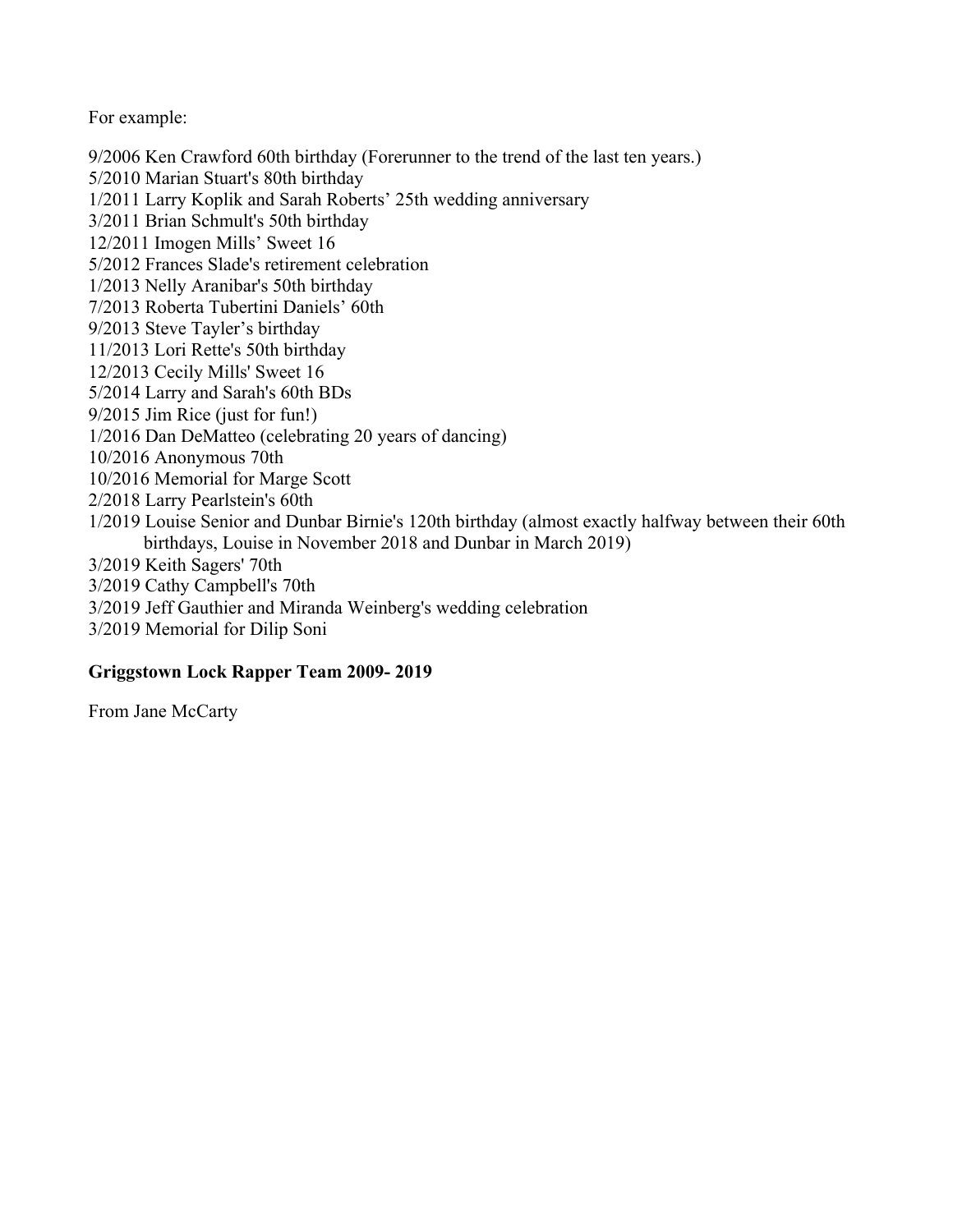

Griggstown Lock Rapper Team was formed by Jane McCarty and Michael Bell to dance at their wedding in 1989. The name refers to both the lock in the form of a star made by the intricate weaving of flexible swords during the dance, and the Griggstown Lock on the Delaware and Raritan Canal not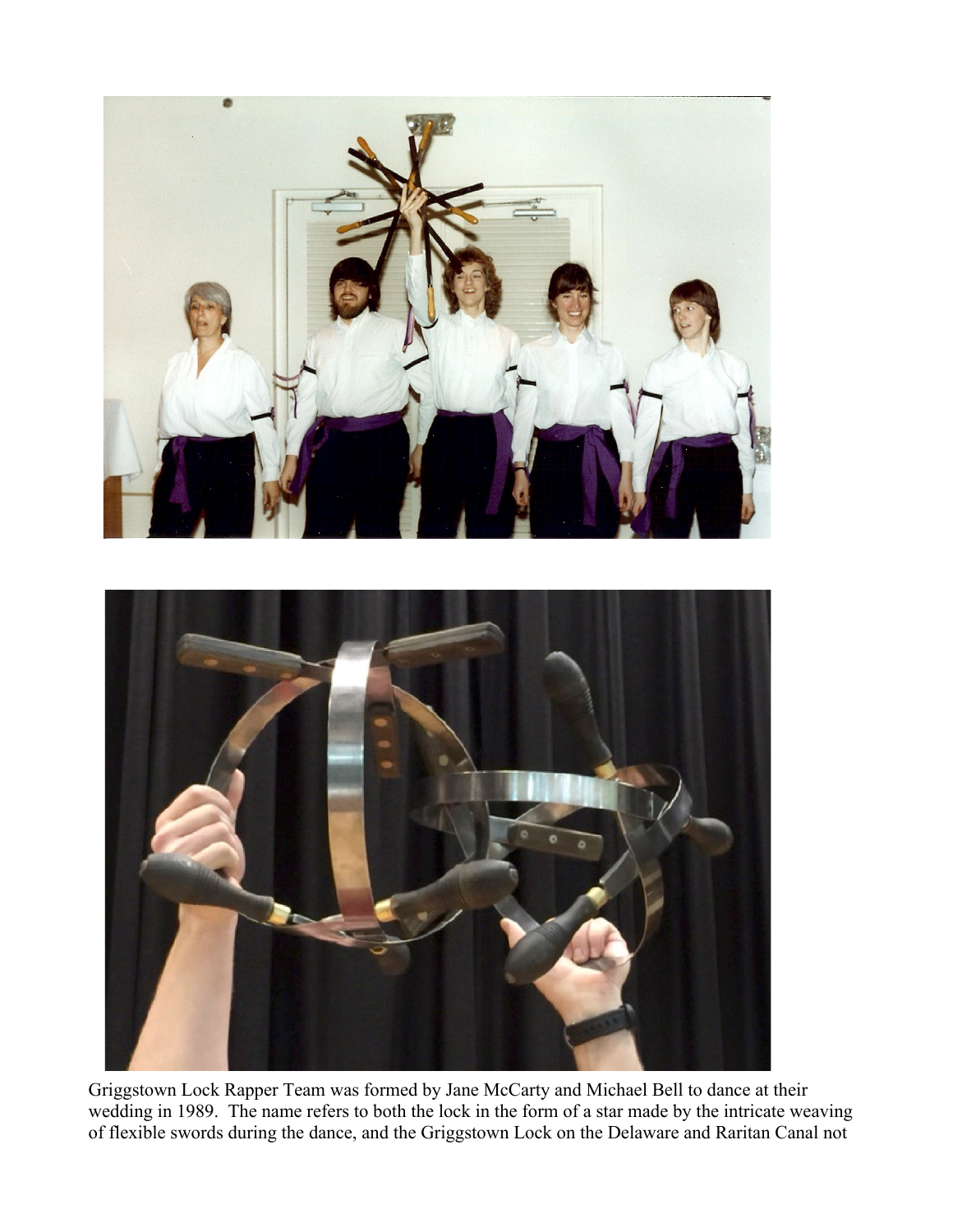far from Jane and Michael's house. The original members, seen in the photo of their first performance, were Mary Zikos, Bob and Sue Dupre, Debbie Goodkin, Jane McCarty and Michael Bell (on fiddle). Michael soon started to dance with the group too. By 1993 the group also included Janet and Robert Mills, Trish Petzold, Ken and Rachel Samoil. About that time we expanded our repertoire to include singing in four parts, a morris jig, performances of English Country Dances and instrumental pieces, and we took our show on the road, making hour-long presentations to retirement communities and at the Philadelphia Art Museum.

Performances over the last ten years have included the Half Moon Sword Ale, NEFFA, PCD Winter Cotillion, Plainsboro Traditions, Friends of Princeton Nursery Lands Earth Day Celebration, Kingston Community Picnic, Montgomery Earth Day Fair, Montgomery Farmers Market, Germantown Country Dancers' Twelfth Night dance, Grounds for Sculpture, Handsome Molly's 20<sup>th</sup> anniversary, and our own  $25<sup>th</sup>$  anniversary in 2014.

GL names its dances for one of the figures in it, and all are named after foods: Donuts, Popcorn, Jalapeno, Stir-fry, Hammentaschen. Inspired by the spherical 5-sword lock of the rapper team Cutting Edge from the DC area, we decided to create a six-sword lock of two interlocked spheres which we weave at the end of the Stir-fry dance. As far as we know, no other teams are making this type of lock.

A few years ago several of the younger members of the team started a new team named "Go Figure". The members are Amanda Barbour, Kathryn Barbour, Robin Barbour, April Birnie, and Isaac Burr. With limited practices, they still placed at the Dancing America Rapper Tournament (DART) the first two years they competed.

Other former members not mentioned earlier include Mark Goldman, Beth Hodsdon, Robert LaRue, Marian Hepburn, Ben Bolker, Ezra Fischer, Erin Schrayer, Sue Gola, Yana Malysheva, Juliette Calvarin, Nathan Wozny, Chloe Calvarin, Melody Liu, Nelly Aranibar. Our musicians have included Robert, Janet, Imogen and Cecily Mills, Michael Bell, Debbie Goodkin, Garry Moore, Susie Lorand, Ben Bolker, and Rick Waterborne. The current members are Jane McCarty, Debbie Goodkin, Michael Bell, Barry Schnorr, Nancy Barbour, Martin Barbour, Catherine Weiss, April Birnie, Dunbar Birnie, Louise Senior, Heidi Fichtenbaum.

Thank you all for 30 years of dancing.

#### **Handsome Molly 2009-2019** From Debbi Kanter:

Handsome Molly continued to mark the passing years celebrating Plough Monday, wassailing the apple trees at Terhune's, and performing at various festivals and events, notably NEFFA (the New England Folk Festival), May Day at the Princeton Battlefield, and the PCD Cotillion. There were occasional forays to New York (city and state), Toronto Canada, and parts of New England and the greater Baltimore-Washington DC area. The Barbour girls and Isaac and Paloma Burr went off to college and other adventures and April Birnie graduated from college and rejoined the team, which by then included her mother, Louise Senior. Martin Barbour took on the job of Squire from Mary Zikos in 2013.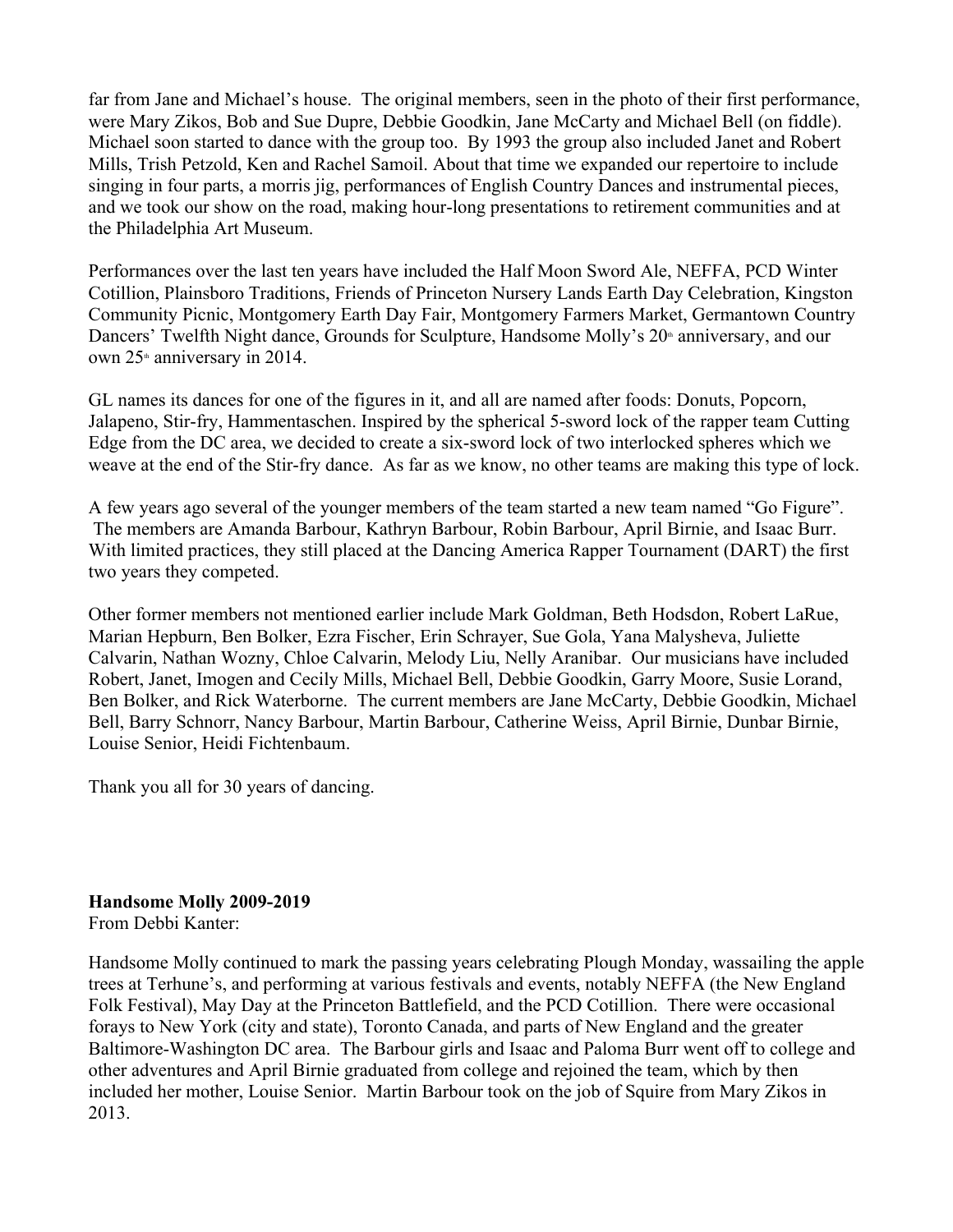In June 2018 Handsome Molly marked 25 years of molly dancing in New Jersey and the retirement of Foreman Sue Dupre and Principle Singer Mary Zikos. This momentous occasion was celebrated in February 2019, with a day of dance, including wassailing the aforementioned apple trees, and partying accompanied by fellow molly team Green River Tap and Die from Massachusetts, and King Sessing Morris team from Philadelphia. Nancy Barbour and April Birnie have taken up the mantle of leadership. Bob Dupre has become principle singer, ably assisted by Daniel Potter.

We look forward to our next 25 years. Practice is Thursday nights at the Unitarian Universalist church from September to May, and outdoors at Fine Hall on the Princeton University campus in the summer.

Come join us! Email April Birnie: birnie.april@gmail.com.

#### **Millstone River Morris**

From Amy Livingston

Millstone River Morris has been welcoming in the Spring every May Day for over 30 years and dancing everywhere else anyone will let us. We practice Thursdays from 8 pm to 9:30 at Fine Hall on Princeton campus in the summer and at the UUCP during the rest of the year, and we would love to have you join us. Come to one practice and you're on the team!

# **Marriages:**

Annette Sheldon and Stan de Riel Pat Palmer and Mark Widmer were married in 2002 (the news was not included in the 30th anniversary history). Jeff Gauthier and Miranda Weinberg Ryan Gingo and Em McKeever Emily Adams and Doug Hohensee

#### **In Memoriam: Gone but Not Forgotten**

Margoleath Berman Florence Powers Pete Soloway Lauren O'Neill Marge Scott